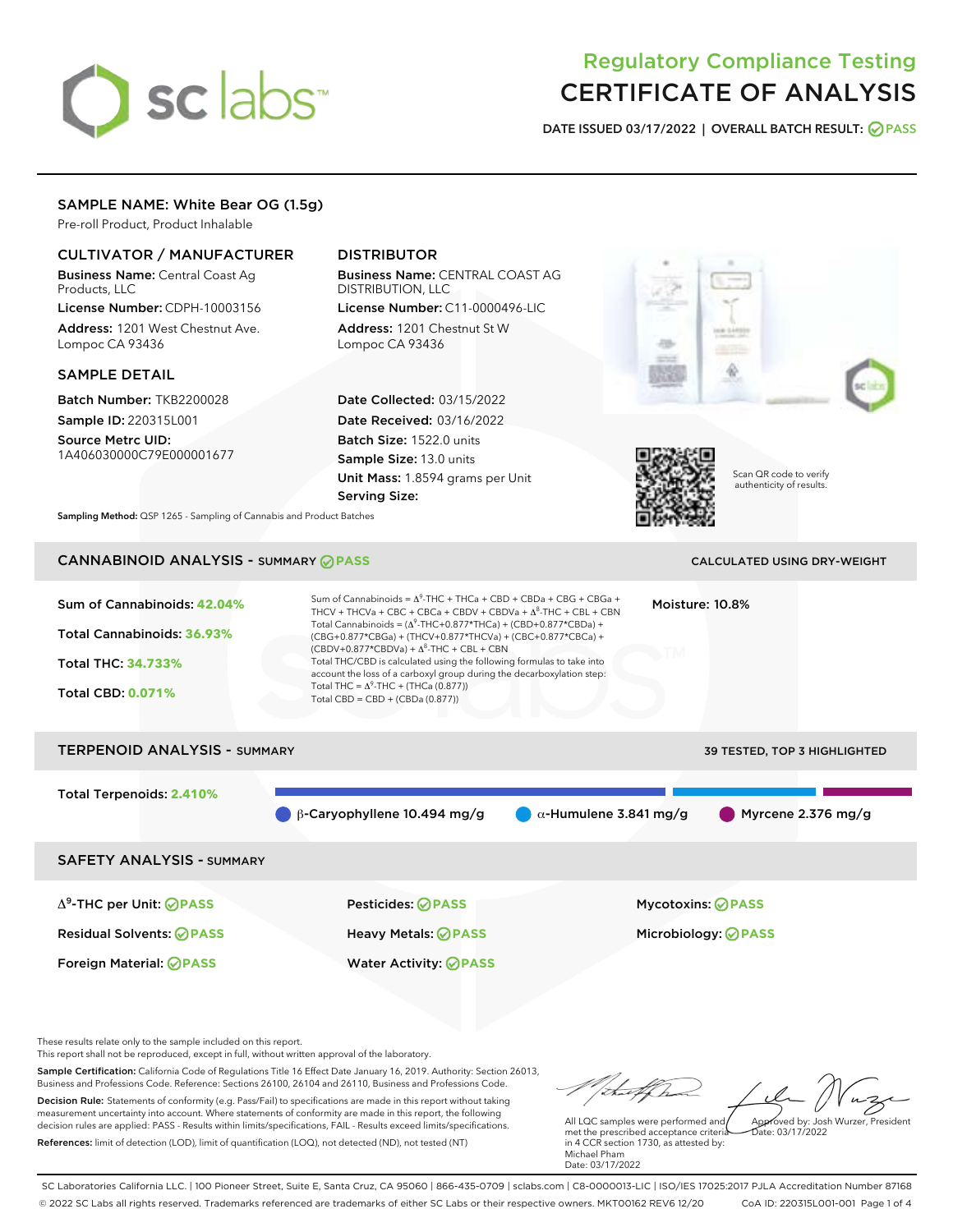



WHITE BEAR OG (1.5G) | DATE ISSUED 03/17/2022 | OVERALL BATCH RESULT: **O PASS** 

#### CANNABINOID TEST RESULTS - 03/16/2022 2 PASS

Tested by high-performance liquid chromatography with diode-array detection (HPLC-DAD). Calculated using Dry-Weight. **Method:** QSP 1157 - Analysis of Cannabinoids by HPLC-DAD

#### TOTAL CANNABINOIDS: **36.93%**

Total Cannabinoids (Total THC) + (Total CBD) + (Total CBG) + (Total THCV) + (Total CBC) +  $(Total CBDV) +  $\Delta^8$ -THC + CBL + CBN$ 

TOTAL THC: **34.733%** Total THC (Δ<sup>9</sup> -THC+0.877\*THCa)

TOTAL CBD: **0.071%** Total CBD (CBD+0.877\*CBDa)

TOTAL CBG: 1.41% Total CBG (CBG+0.877\*CBGa)

TOTAL THCV: 0.135% Total THCV (THCV+0.877\*THCVa)

TOTAL CBC: 0.579% Total CBC (CBC+0.877\*CBCa)

TOTAL CBDV: ND Total CBDV (CBDV+0.877\*CBDVa)

| <b>COMPOUND</b>  | LOD/LOQ<br>(mg/g)          | <b>MEASUREMENT</b><br><b>UNCERTAINTY</b><br>(mg/g) | <b>RESULT</b><br>(mg/g) | <b>RESULT</b><br>(%) |
|------------------|----------------------------|----------------------------------------------------|-------------------------|----------------------|
| <b>THCa</b>      | 0.05 / 0.14                | ±6.980                                             | 391.28                  | 39.128               |
| <b>CBGa</b>      | 0.1 / 0.2                  | ±0.55                                              | 15.1                    | 1.51                 |
| <b>CBCa</b>      | 0.07/0.28                  | ±0.224                                             | 6.60                    | 0.660                |
| $\Lambda^9$ -THC | 0.06 / 0.26                | ±0.100                                             | 4.18                    | 0.418                |
| <b>THCVa</b>     | 0.07/0.20                  | ±0.051                                             | 1.54                    | 0.154                |
| <b>CBG</b>       | 0.06/0.19                  | ±0.023                                             | 0.84                    | 0.084                |
| <b>CBDa</b>      | 0.02 / 0.19                | ±0.016                                             | 0.81                    | 0.081                |
| $\Lambda^8$ -THC | 0.1/0.4                    | N/A                                                | <b>ND</b>               | <b>ND</b>            |
| <b>THCV</b>      | 0.1/0.2                    | N/A                                                | <b>ND</b>               | <b>ND</b>            |
| <b>CBD</b>       | 0.07/0.29                  | N/A                                                | <b>ND</b>               | <b>ND</b>            |
| <b>CBDV</b>      | 0.04 / 0.15                | N/A                                                | <b>ND</b>               | <b>ND</b>            |
| <b>CBDVa</b>     | 0.03 / 0.53                | N/A                                                | <b>ND</b>               | <b>ND</b>            |
| <b>CBL</b>       | 0.06 / 0.24                | N/A                                                | <b>ND</b>               | <b>ND</b>            |
| <b>CBN</b>       | 0.1/0.3                    | N/A                                                | <b>ND</b>               | <b>ND</b>            |
| <b>CBC</b>       | 0.2 / 0.5                  | N/A                                                | <b>ND</b>               | <b>ND</b>            |
|                  | <b>SUM OF CANNABINOIDS</b> |                                                    | 420.4 mg/g              | 42.04%               |

#### **UNIT MASS: 1.8594 grams per Unit**

| $\Delta^9$ -THC per Unit               | 1100 per-package limit | 7.77 mg/unit    | <b>PASS</b> |
|----------------------------------------|------------------------|-----------------|-------------|
| <b>Total THC per Unit</b>              |                        | 645.83 mg/unit  |             |
| <b>CBD per Unit</b>                    |                        | <b>ND</b>       |             |
| <b>Total CBD per Unit</b>              |                        | $1.32$ mg/unit  |             |
| <b>Sum of Cannabinoids</b><br>per Unit |                        | 781.7 mg/unit   |             |
| <b>Total Cannabinoids</b><br>per Unit  |                        | $686.6$ mg/unit |             |

#### **MOISTURE TEST RESULT**

10.8% Tested 03/16/2022 Method: QSP 1224 - Loss on Drying (Moisture)

#### TERPENOID TEST RESULTS - 03/17/2022

Terpene analysis utilizing gas chromatography-flame ionization detection (GC-FID). **Method:** QSP 1192 - Analysis of Terpenoids by GC-FID

| <b>COMPOUND</b>         | LOD/LOQ<br>(mg/g) | <b>MEASUREMENT</b><br><b>UNCERTAINTY</b><br>(mg/g) | <b>RESULT</b><br>(mg/g)                         | <b>RESULT</b><br>(%) |
|-------------------------|-------------------|----------------------------------------------------|-------------------------------------------------|----------------------|
| β-Caryophyllene         | 0.004 / 0.012     | ±0.2907                                            | 10.494                                          | 1.0494               |
| $\alpha$ -Humulene      | 0.009 / 0.029     | ±0.0960                                            | 3.841                                           | 0.3841               |
| <b>Myrcene</b>          | 0.008 / 0.025     | ±0.0238                                            | 2.376                                           | 0.2376               |
| Limonene                | 0.005 / 0.016     | ±0.0197                                            | 1.778                                           | 0.1778               |
| trans-ß-Farnesene       | 0.008 / 0.025     | ±0.0368                                            | 1.333                                           | 0.1333               |
| Linalool                | 0.009 / 0.032     | ±0.0268                                            | 0.905                                           | 0.0905               |
| $\alpha$ -Bisabolol     | 0.008 / 0.026     | ±0.0342                                            | 0.823                                           | 0.0823               |
| β-Ocimene               | 0.006 / 0.020     | ±0.0119                                            | 0.475                                           | 0.0475               |
| Terpineol               | 0.009 / 0.031     | ±0.0214                                            | 0.448                                           | 0.0448               |
| Terpinolene             | 0.008 / 0.026     | ±0.0065                                            | 0.406                                           | 0.0406               |
| Fenchol                 | 0.010 / 0.034     | ±0.0087                                            | 0.289                                           | 0.0289               |
| β-Pinene                | 0.004 / 0.014     | ±0.0021                                            | 0.231                                           | 0.0231               |
| Caryophyllene<br>Oxide  | 0.010 / 0.033     | ±0.0073                                            | 0.205                                           | 0.0205               |
| Nerolidol               | 0.006 / 0.019     | ±0.0086                                            | 0.175                                           | 0.0175               |
| $\alpha$ -Pinene        | 0.005 / 0.017     | ±0.0006                                            | 0.090                                           | 0.0090               |
| <b>Borneol</b>          | 0.005 / 0.016     | ±0.0026                                            | 0.080                                           | 0.0080               |
| Guaiol                  | 0.009 / 0.030     | ±0.0020                                            | 0.055                                           | 0.0055               |
| Fenchone                | 0.009 / 0.028     | ±0.0008                                            | 0.037                                           | 0.0037               |
| Camphene                | 0.005 / 0.015     | ±0.0002                                            | 0.025                                           | 0.0025               |
| $\Delta^3$ -Carene      | 0.005 / 0.018     | ±0.0002                                            | 0.021                                           | 0.0021               |
| <b>Citronellol</b>      | 0.003 / 0.010     | ±0.0005                                            | 0.013                                           | 0.0013               |
| $\alpha$ -Phellandrene  | 0.006 / 0.020     | N/A                                                | <loq< th=""><th><loq< th=""></loq<></th></loq<> | <loq< th=""></loq<>  |
| $\alpha$ -Terpinene     | 0.005 / 0.017     | N/A                                                | <loq< th=""><th><loq< th=""></loq<></th></loq<> | <loq< th=""></loq<>  |
| Eucalyptol              | 0.006 / 0.018     | N/A                                                | <loq< th=""><th><loq< th=""></loq<></th></loq<> | <loq< th=""></loq<>  |
| $\gamma$ -Terpinene     | 0.006 / 0.018     | N/A                                                | <loq< th=""><th><loq< th=""></loq<></th></loq<> | <loq< th=""></loq<>  |
| Nerol                   | 0.003 / 0.011     | N/A                                                | <loq< th=""><th><loq< th=""></loq<></th></loq<> | <loq< th=""></loq<>  |
| Sabinene                | 0.004 / 0.014     | N/A                                                | <b>ND</b>                                       | <b>ND</b>            |
| p-Cymene                | 0.005 / 0.016     | N/A                                                | ND                                              | <b>ND</b>            |
| Sabinene Hydrate        | 0.006 / 0.022     | N/A                                                | ND                                              | ND                   |
| Isopulegol              | 0.005 / 0.016     | N/A                                                | <b>ND</b>                                       | <b>ND</b>            |
| Camphor                 | 0.006 / 0.019     | N/A                                                | ND                                              | ND                   |
| Isoborneol              | 0.004 / 0.012     | N/A                                                | ND                                              | ND                   |
| Menthol                 | 0.008 / 0.025     | N/A                                                | ND                                              | ND                   |
| Pulegone                | 0.003 / 0.011     | N/A                                                | ND                                              | ND                   |
| Geraniol                | 0.002 / 0.007     | N/A                                                | ND                                              | ND                   |
| <b>Geranyl Acetate</b>  | 0.004 / 0.014     | N/A                                                | ND                                              | ND                   |
| $\alpha$ -Cedrene       | 0.005 / 0.016     | N/A                                                | ND                                              | ND                   |
| Valencene               | 0.009 / 0.030     | N/A                                                | ND                                              | ND                   |
| Cedrol                  | 0.008 / 0.027     | N/A                                                | ND                                              | ND                   |
| <b>TOTAL TERPENOIDS</b> |                   |                                                    | 24.100 mg/g                                     | 2.410%               |

SC Laboratories California LLC. | 100 Pioneer Street, Suite E, Santa Cruz, CA 95060 | 866-435-0709 | sclabs.com | C8-0000013-LIC | ISO/IES 17025:2017 PJLA Accreditation Number 87168 © 2022 SC Labs all rights reserved. Trademarks referenced are trademarks of either SC Labs or their respective owners. MKT00162 REV6 12/20 CoA ID: 220315L001-001 Page 2 of 4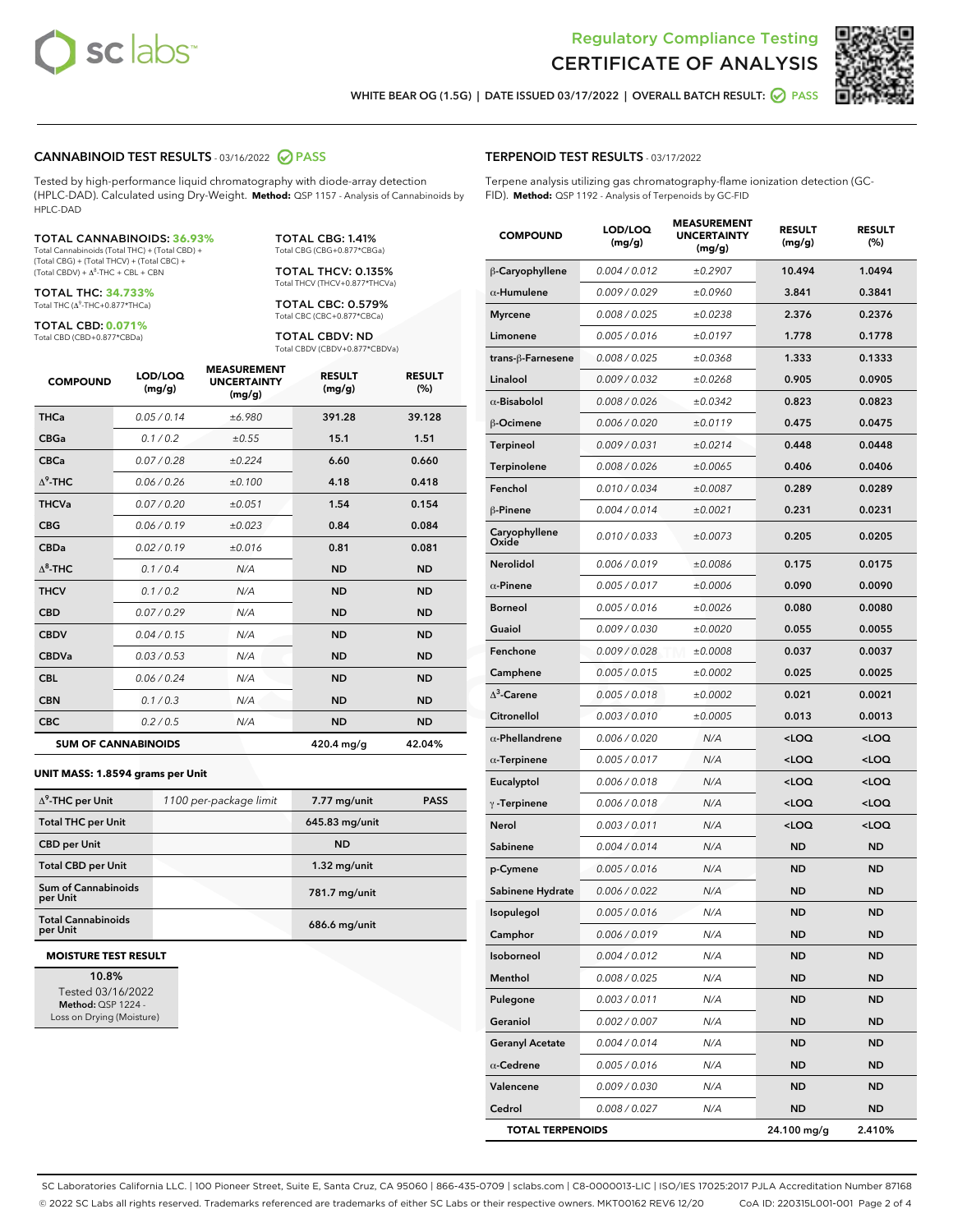



WHITE BEAR OG (1.5G) | DATE ISSUED 03/17/2022 | OVERALL BATCH RESULT:  $\bigcirc$  PASS

## CATEGORY 1 PESTICIDE TEST RESULTS - 03/17/2022 2 PASS

Pesticide and plant growth regulator analysis utilizing high-performance liquid chromatography-mass spectrometry (HPLC-MS) or gas chromatography-mass spectrometry (GC-MS). \*GC-MS utilized where indicated. **Method:** QSP 1212 - Analysis of Pesticides and Mycotoxins by LC-MS or QSP 1213 - Analysis of Pesticides by GC-MS

| <b>COMPOUND</b>             | LOD/LOQ<br>$(\mu g/g)$ | <b>ACTION</b><br>LIMIT<br>$(\mu g/g)$ | <b>MEASUREMENT</b><br><b>UNCERTAINTY</b><br>$(\mu g/g)$ | <b>RESULT</b><br>$(\mu g/g)$ | <b>RESULT</b> |
|-----------------------------|------------------------|---------------------------------------|---------------------------------------------------------|------------------------------|---------------|
| <b>Aldicarb</b>             | 0.03 / 0.08            | $\geq$ LOD                            | N/A                                                     | <b>ND</b>                    | <b>PASS</b>   |
| Carbofuran                  | 0.02 / 0.05            | $\ge$ LOD                             | N/A                                                     | <b>ND</b>                    | <b>PASS</b>   |
| Chlordane*                  | 0.03/0.08              | $>$ LOD                               | N/A                                                     | <b>ND</b>                    | <b>PASS</b>   |
| Chlorfenapyr*               | 0.03/0.10              | $>$ LOD                               | N/A                                                     | <b>ND</b>                    | <b>PASS</b>   |
| Chlorpyrifos                | 0.02 / 0.06            | $>$ LOD                               | N/A                                                     | <b>ND</b>                    | <b>PASS</b>   |
| Coumaphos                   | 0.02 / 0.07            | $\geq$ LOD                            | N/A                                                     | <b>ND</b>                    | <b>PASS</b>   |
| <b>Daminozide</b>           | 0.02 / 0.07            | $\ge$ LOD                             | N/A                                                     | <b>ND</b>                    | <b>PASS</b>   |
| <b>Dichlorvos</b><br>(DDVP) | 0.03/0.09              | $\geq$ LOD                            | N/A                                                     | <b>ND</b>                    | <b>PASS</b>   |
| Dimethoate                  | 0.03 / 0.08            | $>$ LOD                               | N/A                                                     | <b>ND</b>                    | <b>PASS</b>   |
| Ethoprophos                 | 0.03/0.10              | $\geq$ LOD                            | N/A                                                     | <b>ND</b>                    | <b>PASS</b>   |
| Etofenprox                  | 0.02 / 0.06            | > LOD                                 | N/A                                                     | <b>ND</b>                    | <b>PASS</b>   |
| Fenoxycarb                  | 0.03 / 0.08            | $\geq$ LOD                            | N/A                                                     | <b>ND</b>                    | <b>PASS</b>   |
| Fipronil                    | 0.03 / 0.08            | $\ge$ LOD                             | N/A                                                     | <b>ND</b>                    | <b>PASS</b>   |
| Imazalil                    | 0.02 / 0.06            | $\ge$ LOD                             | N/A                                                     | <b>ND</b>                    | <b>PASS</b>   |
| <b>Methiocarb</b>           | 0.02 / 0.07            | $\ge$ LOD                             | N/A                                                     | <b>ND</b>                    | <b>PASS</b>   |
| Parathion-methyl            | 0.03/0.10              | > LOD                                 | N/A                                                     | <b>ND</b>                    | <b>PASS</b>   |
| <b>Mevinphos</b>            | 0.03/0.09              | $\ge$ LOD                             | N/A                                                     | <b>ND</b>                    | <b>PASS</b>   |
| Paclobutrazol               | 0.02 / 0.05            | $\ge$ LOD                             | N/A                                                     | <b>ND</b>                    | <b>PASS</b>   |
| Propoxur                    | 0.03 / 0.09            | $\geq$ LOD                            | N/A                                                     | <b>ND</b>                    | <b>PASS</b>   |
| Spiroxamine                 | 0.03 / 0.08            | $\ge$ LOD                             | N/A                                                     | <b>ND</b>                    | <b>PASS</b>   |
| Thiacloprid                 | 0.03/0.10              | $>$ LOD                               | N/A                                                     | <b>ND</b>                    | <b>PASS</b>   |

### CATEGORY 2 PESTICIDE TEST RESULTS - 03/17/2022 @ PASS

| <b>COMPOUND</b>          | LOD/LOQ<br>$(\mu g/g)$ | <b>ACTION</b><br><b>LIMIT</b><br>$(\mu g/g)$ | <b>MEASUREMENT</b><br><b>UNCERTAINTY</b><br>$(\mu g/g)$ | <b>RESULT</b><br>$(\mu g/g)$ | <b>RESULT</b> |
|--------------------------|------------------------|----------------------------------------------|---------------------------------------------------------|------------------------------|---------------|
| Abamectin                | 0.03/0.10              | 0.1                                          | N/A                                                     | <b>ND</b>                    | <b>PASS</b>   |
| Acephate                 | 0.02/0.07              | 0.1                                          | N/A                                                     | <b>ND</b>                    | <b>PASS</b>   |
| Acequinocyl              | 0.02/0.07              | 0.1                                          | N/A                                                     | <b>ND</b>                    | <b>PASS</b>   |
| Acetamiprid              | 0.02/0.05              | 0.1                                          | N/A                                                     | <b>ND</b>                    | <b>PASS</b>   |
| Azoxystrobin             | 0.02 / 0.07            | 0.1                                          | N/A                                                     | <b>ND</b>                    | <b>PASS</b>   |
| <b>Bifenazate</b>        | 0.01/0.04              | 0.1                                          | N/A                                                     | <b>ND</b>                    | <b>PASS</b>   |
| <b>Bifenthrin</b>        | 0.02 / 0.05            | 3                                            | N/A                                                     | <b>ND</b>                    | <b>PASS</b>   |
| <b>Boscalid</b>          | 0.03/0.09              | 0.1                                          | N/A                                                     | <b>ND</b>                    | <b>PASS</b>   |
| Captan                   | 0.19/0.57              | 0.7                                          | N/A                                                     | <b>ND</b>                    | <b>PASS</b>   |
| Carbaryl                 | 0.02/0.06              | 0.5                                          | N/A                                                     | <b>ND</b>                    | <b>PASS</b>   |
| Chlorantranilip-<br>role | 0.04/0.12              | 10                                           | N/A                                                     | <b>ND</b>                    | <b>PASS</b>   |
| Clofentezine             | 0.03/0.09              | 0.1                                          | N/A                                                     | <b>ND</b>                    | <b>PASS</b>   |

| <b>COMPOUND</b>               | LOD/LOQ<br>(µg/g) | <b>ACTION</b><br><b>LIMIT</b><br>$(\mu g/g)$ | <b>MEASUREMENT</b><br><b>UNCERTAINTY</b><br>$(\mu g/g)$ | <b>RESULT</b><br>(µg/g) | <b>RESULT</b> |
|-------------------------------|-------------------|----------------------------------------------|---------------------------------------------------------|-------------------------|---------------|
| Cyfluthrin                    | 0.12 / 0.38       | $\overline{2}$                               | N/A                                                     | <b>ND</b>               | <b>PASS</b>   |
| Cypermethrin                  | 0.11 / 0.32       | $\mathcal{I}$                                | N/A                                                     | <b>ND</b>               | <b>PASS</b>   |
| <b>Diazinon</b>               | 0.02 / 0.05       | 0.1                                          | N/A                                                     | <b>ND</b>               | <b>PASS</b>   |
| Dimethomorph                  | 0.03 / 0.09       | $\overline{c}$                               | N/A                                                     | <b>ND</b>               | <b>PASS</b>   |
| Etoxazole                     | 0.02 / 0.06       | 0.1                                          | N/A                                                     | <b>ND</b>               | <b>PASS</b>   |
| Fenhexamid                    | 0.03 / 0.09       | 0.1                                          | N/A                                                     | <b>ND</b>               | <b>PASS</b>   |
| Fenpyroximate                 | 0.02 / 0.06       | 0.1                                          | N/A                                                     | <b>ND</b>               | <b>PASS</b>   |
| <b>Flonicamid</b>             | 0.03 / 0.10       | 0.1                                          | N/A                                                     | <b>ND</b>               | <b>PASS</b>   |
| Fludioxonil                   | 0.03 / 0.10       | 0.1                                          | N/A                                                     | <b>ND</b>               | <b>PASS</b>   |
| Hexythiazox                   | 0.02 / 0.07       | 0.1                                          | N/A                                                     | <b>ND</b>               | <b>PASS</b>   |
| Imidacloprid                  | 0.04 / 0.11       | 5                                            | N/A                                                     | <b>ND</b>               | <b>PASS</b>   |
| Kresoxim-methyl               | 0.02 / 0.07       | 0.1                                          | N/A                                                     | <b>ND</b>               | <b>PASS</b>   |
| <b>Malathion</b>              | 0.03 / 0.09       | 0.5                                          | N/A                                                     | <b>ND</b>               | <b>PASS</b>   |
| Metalaxyl                     | 0.02 / 0.07       | $\overline{2}$                               | N/A                                                     | <b>ND</b>               | <b>PASS</b>   |
| Methomyl                      | 0.03 / 0.10       | $\mathcal{I}$                                | N/A                                                     | <b>ND</b>               | <b>PASS</b>   |
| Myclobutanil                  | 0.03 / 0.09       | 0.1                                          | N/A                                                     | <b>ND</b>               | <b>PASS</b>   |
| Naled                         | 0.02 / 0.07       | 0.1                                          | N/A                                                     | <b>ND</b>               | <b>PASS</b>   |
| Oxamyl                        | 0.04 / 0.11       | 0.5                                          | N/A                                                     | ND                      | <b>PASS</b>   |
| Pentachloronitro-<br>benzene* | 0.03 / 0.09       | 0.1                                          | N/A                                                     | <b>ND</b>               | <b>PASS</b>   |
| Permethrin                    | 0.04 / 0.12       | 0.5                                          | N/A                                                     | <b>ND</b>               | <b>PASS</b>   |
| Phosmet                       | 0.03 / 0.10       | 0.1                                          | N/A                                                     | <b>ND</b>               | <b>PASS</b>   |
| Piperonyl<br><b>Butoxide</b>  | 0.02 / 0.07       | 3                                            | N/A                                                     | <b>ND</b>               | <b>PASS</b>   |
| Prallethrin                   | 0.03 / 0.08       | 0.1                                          | N/A                                                     | <b>ND</b>               | <b>PASS</b>   |
| Propiconazole                 | 0.02 / 0.07       | 0.1                                          | N/A                                                     | <b>ND</b>               | <b>PASS</b>   |
| Pyrethrins                    | 0.04 / 0.12       | 0.5                                          | N/A                                                     | <b>ND</b>               | <b>PASS</b>   |
| Pyridaben                     | 0.02 / 0.07       | 0.1                                          | N/A                                                     | <b>ND</b>               | <b>PASS</b>   |
| Spinetoram                    | 0.02 / 0.07       | 0.1                                          | N/A                                                     | <b>ND</b>               | <b>PASS</b>   |
| Spinosad                      | 0.02 / 0.07       | 0.1                                          | N/A                                                     | <b>ND</b>               | <b>PASS</b>   |
| Spiromesifen                  | 0.02 / 0.05       | 0.1                                          | N/A                                                     | <b>ND</b>               | <b>PASS</b>   |
| Spirotetramat                 | 0.02 / 0.06       | 0.1                                          | N/A                                                     | <b>ND</b>               | <b>PASS</b>   |
| Tebuconazole                  | 0.02 / 0.07       | 0.1                                          | N/A                                                     | <b>ND</b>               | <b>PASS</b>   |
| Thiamethoxam                  | 0.03 / 0.10       | 5                                            | N/A                                                     | <b>ND</b>               | <b>PASS</b>   |
| Trifloxystrobin               | 0.03 / 0.08       | 0.1                                          | N/A                                                     | <b>ND</b>               | <b>PASS</b>   |

SC Laboratories California LLC. | 100 Pioneer Street, Suite E, Santa Cruz, CA 95060 | 866-435-0709 | sclabs.com | C8-0000013-LIC | ISO/IES 17025:2017 PJLA Accreditation Number 87168 © 2022 SC Labs all rights reserved. Trademarks referenced are trademarks of either SC Labs or their respective owners. MKT00162 REV6 12/20 CoA ID: 220315L001-001 Page 3 of 4